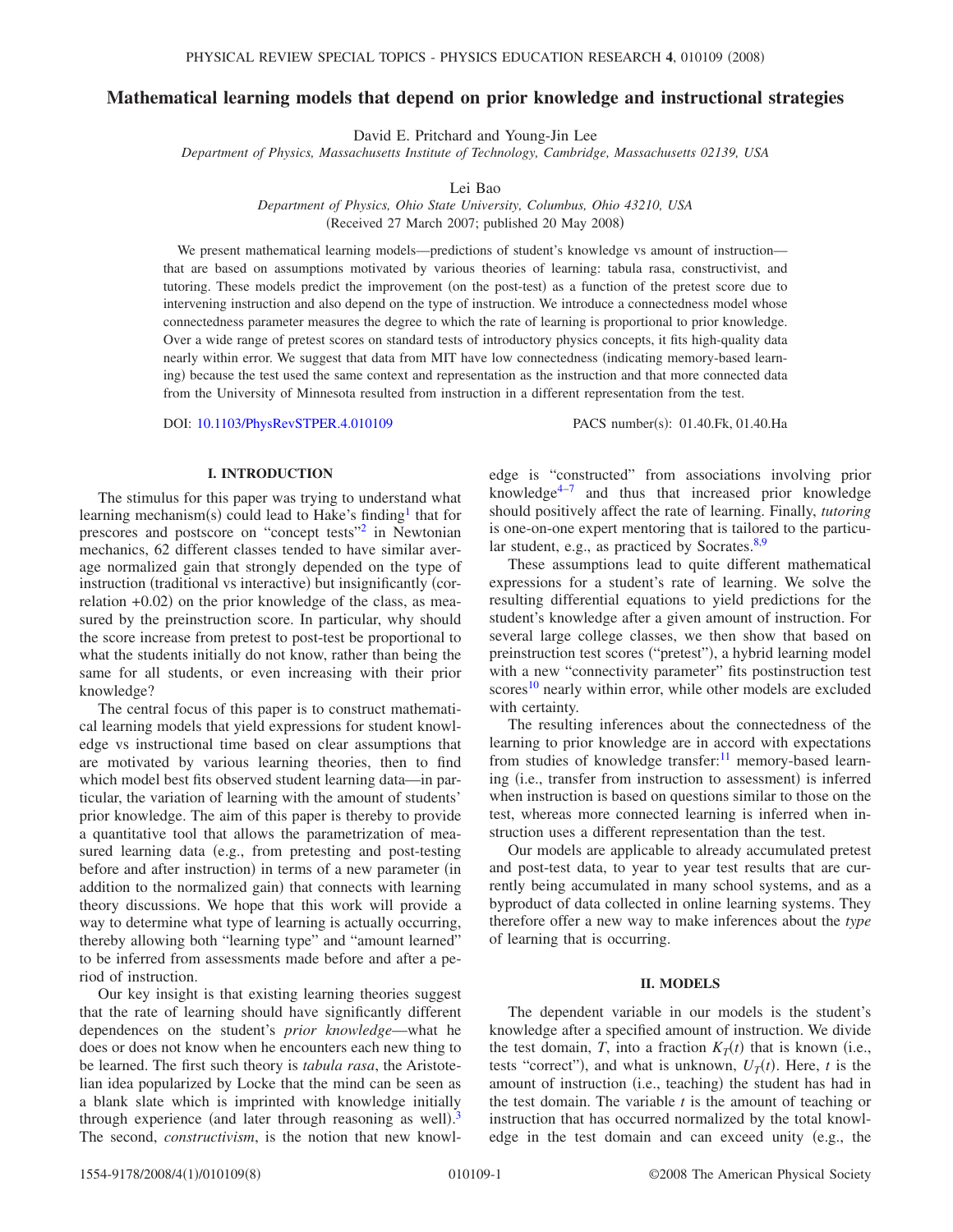teacher can review a material so that a particular knowledge nugget is taught more than once). There is also a "sticking coefficient"  $\alpha$ , which is the probability that something taught sticks in the student's mind when all other conditions for potential learning within that particular model are present. In practice, only the product  $\alpha t$  appears in the models; we vary  $\alpha t$  to fit pre-post-testing data.

Each of our models starts with assumptions that yield a particular differential equation for  $dU_T(t)/dt$ , the rate of change of unknown knowledge in the test domain.  $dU_T(t)/dt$ is the negative of the learning rate since  $U_T(t) = 1 - K_T(t)$ . The differential equations for  $U_T(t)$  are simpler than those for  $K_T(t)$ , in part because instruction is generally considered as teaching students what they do not already know. For each learning model, we give an analytic solution for  $K_T(t)$  [and therefore for  $U_T(t)$ .

Typically, our models will be applied to data consisting of prescores and postscores on concept tests for a class of students who undergo the same amount of instruction, *tinstr*. Each student has a different initial knowledge (pretest score)  $K_{T0} = K_T(t=0)$  (which could be attributed to prior instruction at negative *t*). Each different learning model then gives  $K_T(t_{instr})$ , a prediction of the student's post-test score. Such preinstruction and postinstruction scores are generally (at least in physics education research) summarized in terms of the "normalized gain," $1,12-14$  $1,12-14$  $1,12-14$  which the model predicts to be a function of the pretest score  $K_{T0} = K_T(t=0)$ ,

$$
g(K_{T0}) = [K_T(t_{instr}) - K_{T0}]/[1 - K_{T0}].
$$
 (1)

<span id="page-1-1"></span>The normalized gain is the fraction of the unknown (i.e., wrong) knowledge on the pretest  $(1 - K_{T0})$  that is learned (i.e., correct) on the post-test after an amount of instruction *tinstr*. [15](#page-7-11)[–20](#page-7-12)

#### **A. Pure memory model**

Our "pure memory model" is motivated by the tabula rasa theory of learning. The model assumes that the student's memory (the slate) is blank in the unknown fraction of the test domain,  $U_T(t) = 1 - K_T(t)$ . The assumptions of the pure memory model are the following:

(1) The instructional process sends out knowledge nuggets uniformly distributed in all respects over the test domain.

(2) Obviously, only the fractions  $U_T(t)$  of these are unknown and hence can be learned.

(3) The sticking probability of the nuggets is  $\alpha$  for all students.

(4)  $\alpha$  does not have a systematic dependence on *K* or *U*.

This model applies to rote memorization since assumption ([3](#page-1-0)) means that the probability of remembering the presented nuggets is independent of the student's other knowledge and recent learning history.

With these assumptions,

$$
dU_T(t)/dt = -\alpha_{memory}U_T(t),\tag{2}
$$

which has the solution

$$
U_T(t) = U_T(0) \exp[-\alpha_{memory}t],
$$

leading to

<span id="page-1-0"></span>
$$
K_T(t) = 1 - (1 - K_{T0}) \exp[-\alpha_{memory}t],
$$
 (3)

$$
g(K_{T0}) = 1 - \exp[-\alpha_{memory}t_{instr}].
$$
 (4)

<span id="page-1-2"></span>The most important prediction of the pure memory model is that *g* is independent of the pretest score,  $K_{T0}$ . Thus, this model fits Hake's data for different classes undergoing the same type of pedagogy.

We will subsequently refer to this model as the pure memory model to emphasize that it is based on the mathematical assumption of independence of learning on prior or current knowledge. The pure memory model has the same mathematical form as some Pavlovian learning models, such as stimulus sampling theory $21$  and the Rescorla–Wagner model, $^{22}$  which model the change in behavior of subjects across repeated trials (instruction) at a task. Similar mathematics occurs in some stochastic models for learning.<sup>23</sup> For example, Eq.  $(3)$  $(3)$  $(3)$  is similar to Hull's "habit strength,"<sup>24</sup> where  $\alpha_{memory}$  is the "learning rate parameter" and *t* is the "number" of trials." The assumptions behind all these models are much sharper than the many ideas associated with tabula rasa and generally boil down to the idea that subsequent instruction always has the same fractional learning effect (called "stationarity" in psychology and "current knowledge state" in our model).

#### **B. Simple connected model**

Our simple connected model is motivated by the constructivist view that students learn new knowledge by constructing an association between it and some prior knowledge. This implies that the more prior knowledge one has, the faster learning will occur and, conversely, that if the relevant knowledge needed for the construction is unknown, then learning will be slowed. The learning rate is now proportional to three factors: the probability  $U_T(t)$  that the knowledge nugget strikes an unknown region, the probability  $K_T(t)$ that the appropriate connecting knowledge is already known, and the probability that the nugget will stick (i.e., the association will be constructed),  $\alpha_{connected}$ . The extra factor  $K_T(t)$ in the simple connected model reflects that the learner must possess the existing knowledge with which to connect an unknown knowledge nugget in order to learn it. [Our simplifying assumption is that one and only one such connection to knowledge within the test domain is needed; otherwise,  $K_T(t)$ would be raised to some power.] The model also makes the four assumptions of the pure memory model above, giving

$$
dU_T/dt = -\alpha_{connected}U_T(t)K_T(t) = -\alpha_{connected}U_T(t)[1 - U_T(t)],
$$
\n(5)

which has the solution

$$
K_T(t) = \frac{1}{1 + (1 - K_{T0}) \exp[-\alpha_{connected}t]/K_{T0}}
$$
  
(a logistic function), (6)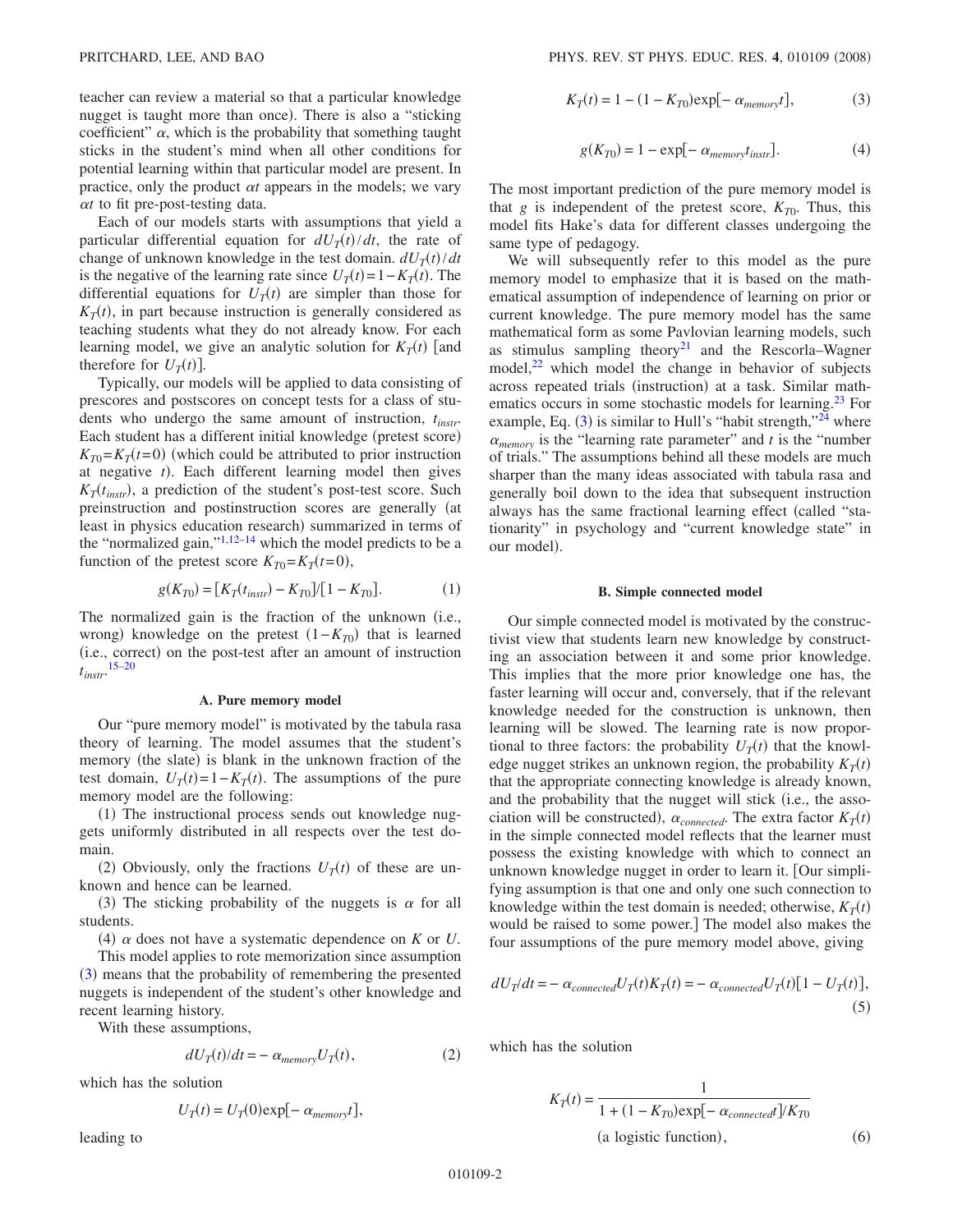$$
g(K_{T0}) = \frac{K_{T0}(\exp[\alpha_{connected}t_{instr}] - 1)}{(1 - K_{T0}) + K_{T0}\exp[\alpha_{connected}t_{instr}]}. \tag{7}
$$

Interestingly, this model would apply to classes that receive instruction solely by peer to peer interactions involving random pairs of students if one assumes that learning occurs if and only if one student knows the answer to the given question and the paired student does not (and there is a uniform probability  $> \frac{1}{2}$  that the "right" rather than the "wrong" student's view will be adopted by both). Under these assumptions, the overall class learning rate is proportional to *K*  $\times U$ . (Typical applications of peer instruction are followed by instructor review or clarification and do not fulfill this criterion.)

Up to this point, we have assumed that the knowledge with which each new nugget must be connected lies in the test domain, is generally implicit in constructivist theories. This could be verified by research showing that an independent (of the pretest) test of domain knowledge correlates with normalized gain, but we do not know of any such research.

On the other hand, it has been found that normalized gain scores correlate with the Lawson test<sup>25</sup> and also with the SAT Math scores.<sup>26</sup> This implies that the learning rate is proportional to prior knowledge *external* to the test domain,  $K_{external}$ , rather than with  $K_T(t)$ ,

$$
dU_T/dt = -\alpha_{conn\ external}U_T(t)K_{external},\tag{8}
$$

<span id="page-2-0"></span>with the solution

$$
K_T(t) = 1 - (1 - K_{T0}) \exp[-\alpha_{conn\ external}K_{external}t],
$$
 (9)

$$
g(K_{T0}) = 1 - \exp[-\alpha_{conn\_external}K_{external}t_{instr}].
$$
 (10)

Since  $K_{external}$  is external to the testing (and instruction) domain, it does not increase with instruction. Thus, the functional dependence on *t* is the same as the pure memory model, except with a learning probability,  $\alpha_{memory}$ , that depends on  $K_{external}$ . If  $K_{external}$  is known (e.g., from administration of a test on the enabling external knowledge), that value can or should be substituted for  $K_{external}$  in Eq. ([8](#page-2-0)). Lacking such information, it is reasonable to take  $K_{external}$  $=K_{T0}$ . This assumption may be justified either by assuming that, prior to instruction, internal and external knowledge are both proportional to the "general knowledge" of the student or by assuming that the students have had equal instruction in the domain previously and that those with higher relevant external knowledge have learned more and have a higher  $K_{70}$ in proportion to *Kexternal*.

## **C. Connectedness model**

The pure memory and simple connected models represent ideal cases; obviously real learning can involve some learning of each type. (Indeed, some claim that tabula rasa involves some connected learning once the blank slate starts to fill or that constructivist learning starts with memory.) Therefore, we now introduce a model that interpolates between (and even beyond) the two pure models, being pure memory for  $\beta = 0$  and simple connected for  $\beta = 1$ . We call  $\beta$  the *connectedness parameter* because it is a measure of the degree of connected learning. In this model, a fraction  $\beta$  of the learning is connected, while the remaining  $(1 - \beta)$  of the learning is assumed to be pure memory,

<span id="page-2-1"></span>
$$
dU_T/dt = -U_T(t)[\alpha_{connected}\beta K(t) + \alpha_{memory}(1 - \beta)],
$$
\n(11)

The knowledge  $K(t)$  connected to in Eq.  $(11)$  $(11)$  $(11)$  can be either  $K_T(t)$  (internal) or  $K_{external}$  (external to the test domain) leading to two different results for student post-test score and normalized gain,

$$
K_T^{internal}(t) = 1 - \frac{(1 - K_{T0})[\alpha_{memory}(1 - \beta) + \alpha_{connected}\beta]}{(1 - K_{T0})\alpha_{connected}\beta + [\alpha_{memory}(1 - \beta) + K_{T0}\alpha_{connected}\beta] \exp\{[\alpha_{memory}(1 - \beta) + \alpha_{connected}\beta]t\}},
$$
(12)

$$
g^{internal}(K_{T0}) = \frac{\exp\{[\alpha_{memory}(1-\beta) + \alpha_{connected}\beta]t_{instr}\} - 1}{\frac{1 - K_{T0}}{\alpha_{memory}(1-\beta)} + \exp\{[\alpha_{memory}(1-\beta) + \alpha_{connected}\beta]t_{instr}\}},\tag{13}
$$

$$
K_T^{external}(t) = 1 - (1 - K_{T0}) \exp{-\left[\alpha_{memory}(1 - \beta) + \alpha_{connected}\beta K_{external}\right]t},\tag{14}
$$

$$
g^{external}(K_{T0}) = 1 - \exp\{-\left[\alpha_{memory}(1 - \beta) + \alpha_{connected}\beta K_{external}\right]t_{instr}\}.
$$
 (15)

#### **D. Tutoring model**

By our definition, a perfect tutor provides instruction based on complete knowledge of what the tutee does and does not know. The key point is that the tutor need not waste time reinstructing what the tutee already knows (as must a classroom instructor) and therefore can impart knowledge at the student's maximum assimilation rate  $k_a$  (perhaps slightly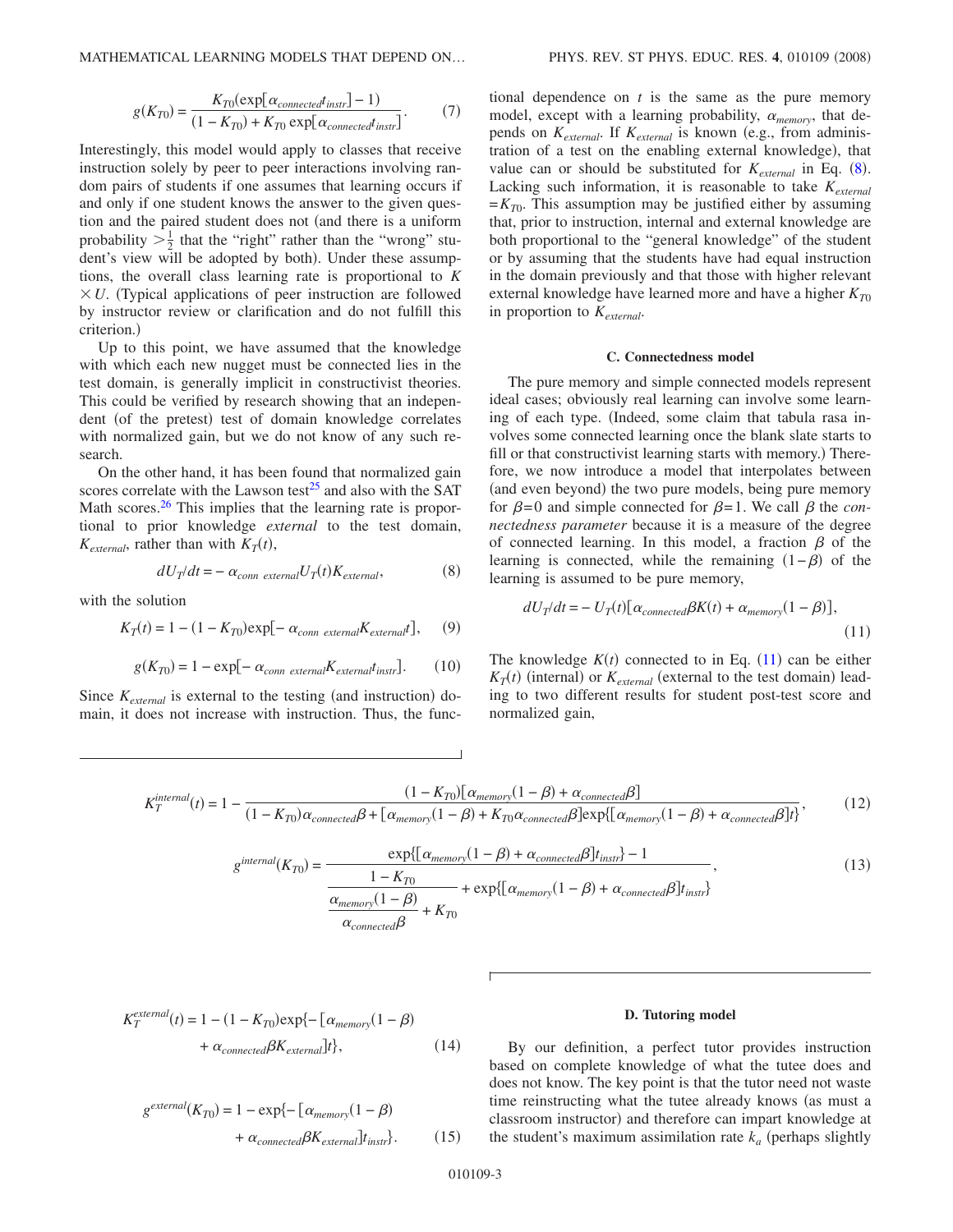<span id="page-3-0"></span>

FIG. 1. (Color) Predictions of knowledge  $K(t)$  from our three "pure" models. We have assumed that  $k_a = \alpha_{memory} = \alpha_{connected}/2$ , which matches the learning rates of simple connected and pure memory models at  $t=0$  (where  $K_{T0}=0.5$ ). The learning rate is proportional to the slope. Thus, the tutoring model educates fastest everywhere, even for  $t < 0$  (i.e., before the pretest). The simple connected-external model (not shown) has the same time dependence as the pure memory model (although it differently scales depending on  $K_{external}$ ).

reduced because the tutor has to spend some fraction of time ascertaining what the tutee knows). The assumption that the tutee's learning rate is independent of  $K(t)$  and  $U(t)$  is justified even if the student actually learns connectedly because the tutor can help the tutee connect each new knowledge nugget with something the tutor knows that the tutee already knows. Therefore, this model is characterized by a uniform rate of learning,

$$
dU_T/dt = -k_a,\t\t(16)
$$

with the solution

$$
K_T(t) = k_a(t - t_0),
$$
\n(17)

implying

$$
g(K_{T0}) = (k_a t) / [1 - K_{T0}].
$$
 (18)

According to this model, a student can learn a finite test domain in a finite time; therefore, we additionally restrict  $K_T \leq 1$ .

This model should apply to self-tutoring on a task such as learning the capital cities of all the United States where the student can readily determine whether he knows each piece of knowledge. If the student learns what he does not already know connectedly, this model does not apply (because, unlike the perfect tutor, he does not know what to connect the new knowledge to) (Fig. [1](#page-3-0)).

## **E. Discussion of models**

Mathematical details aside, the differences between the models obviously follow from their motivating philosophies. In tabula rasa as idealized in the pure memory model, the student is simply memorizing some of the presented information without connection to what he already knows; his absolute learning rate slows as his knowledge increases because more and more of the instruction addresses what he already knows. Constructivist theories insist that new knowledge must be associated with existing knowledge and, therefore, students ought to learn relatively faster when they have more knowledge—this is expressed in the connectedness model by a higher connectedness parameter implying faster learning when there is more prior knowledge to connect with. The ideal tutor can direct the instruction so that it always addresses what the student does not yet know (and if necessary connect it with what the tutor already knows the student does know), hence tutoring results in the highest learning rate, with its most significant advantage being when the student has learned most of the knowledge in the domain.

Our first three models are connected with usual prepost test analysis by noting that the class-average normalized gain, equal to  $1 - \exp[-\alpha_{memory}t_{instr}]$ , is the usual measure of the *overall amount* of learning. The connectedness coefficient  $\beta$  parametrizes the dependence of learning (transfer) on prior knowledge as measured by the systematic dependence of *g* on prescore. If changes in instruction result in a decrease in the measured connectedness parameter, this is an indication that students are now learning using more memory rather than some process of relating the instructional information to what they already know.

The tutoring model indicates that perfect tutors outperform other instructional methods by a higher margin at high prescores since conventional instruction wastes much time teaching what is already known. Hence, tutoring should be by far the best instructional method for those with a high initial level of knowledge. The use of one-on-one apprenticebased learning for graduate research students, craftspeople, and complex skills such as hunting and gathering seems to acknowledge this.

#### **III. DATA**

In order to see whether our models can represent reality and allow us to draw conclusions about it, we apply them to concept test scores for students in single classes, a sharp test of the models because all students receive the same instruction. The fitted data are for large classes and may be considered "high quality" from the standpoint of educational studies—even binned into six to ten bins, relative errors are a few percent, and fits to one data set give parameters excluded for another with astronomically small  $p$  values (e.g.,  $p$  $10^{-16}$ ). They therefore provide a stringent test of the models' ability to fit high-quality data.

The MIT data are from two versions of the largest required introductory calculus-based mechanics class *N*  $\sim$  400) at MIT. (This class is not taken by the most skillful  $\sim$ 35% or the least skillful  $\sim$ 10% of freshmen, who select other options.) The 2003 MIT class used the traditional lecture-recitation format, while the 2005 MIT class used studio format. The studio format utilized both peer instruction (five to ten concept questions per week) and group problem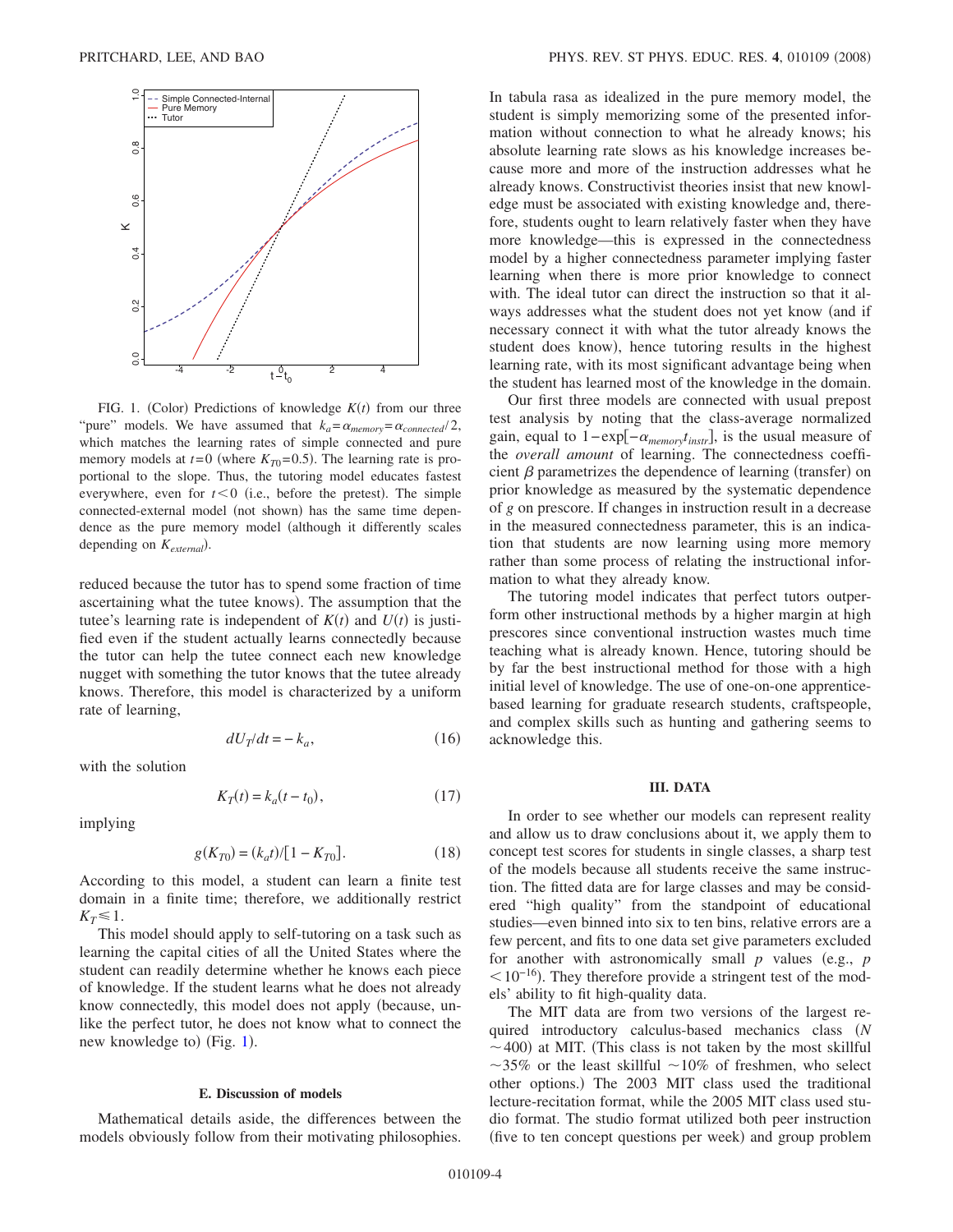solving of typical multipart problems. MASTERINGPHYSICS<sup>[27](#page-7-19)</sup> which has been shown to impart some conceptual knowledge $28$  was used in both MIT classes, but somewhat more extensively in 2003 than 2005.

The University of Minnesota (UMn) data are from several successive years of the corresponding course at the UMn and were given to us by Henderson *et al.*<sup>[29](#page-7-21)</sup> These classes utilized group solving of context-rich problems<sup>5,[30,](#page-7-23)[31](#page-7-24)</sup> to impart conceptual knowledge. UMn used the  $FCI<sup>32</sup>$  and MIT used the MBT,<sup>[33](#page-7-26)</sup> both concept tests composed by members of the Arizona State University educational research group. The MBT was given to MIT students because it (but not the FCI) covers energy and momentum, contains some quantitative problems, and is designed for students with prior formal training in mechanics which almost all MIT students have.

With statistical certainty, the MIT data imply that  $\beta$  is close to 0. Taking both classes together suggests that it is significantly below 0, i.e., that normalized gain slightly decreased with increasing prescore. This would be the expected deviation from pure memory-based learning if the "pass/no record" grading of this required course encouraged students with high prescores to exert less effort and/or students with low prescores to exert more. We have independent evidence of such behaviors (e.g., top students doing less homework near the end of the term and bottom students going to special tutorials). Granting this systematic effect, we conclude that the MIT data are consistent with the pure memory model, suggesting that memory-based learning predominates.

The fit to the UMn data, on the other hand, has  $\beta$  $=0.45\pm0.04$ , which implies a very significant amount of connected learning. Although the connectedness-external model fit of the UMn data lowered the value of the reduced chi-squared from 1.54 to 1.19 relative to the connectednessinternal model, we do not regard this improvement as significant since different bin sizes have been observed to change the reduced chi-squared by up to  $\pm \frac{1}{2}$  or so. (Furthermore, the best fits using these two models differ only in the outermost bins where systematic effects are largest, see Fig.  $2.)$  $2.)$ 

We suggest that the highly significant difference in the connectedness parameter between MIT and UMn does indeed reflect the preferential use of memory vs constructed knowledge in the transfer of information from instruction to assessment. At MIT, the instruction methods, peer instruction<sup>34</sup> or MASTERINGPHYSICS, $^{27}$  $^{27}$  $^{27}$  use both the same representation and context (multiple choice questions with primarily textual or graphical choices) as the test. Such "teaching like the test" may well encourage students to respond to the post-test by referring to a similar remembered concept question rather than by reasoning from any constructed knowledge. At UMn, the instruction is in a different representation and context than the test-group solving of contextrich problems. Performance on the test therefore requires "far transfer" (of knowledge), which involves constructed knowledge.

The result that  $\beta \sim \frac{1}{2}$  (not 1) at UMn indicates that their students use considerable memory-based learning and do not learn and transfer knowledge to Newtonian concept tests fully connectedly. It may be that students in introductory courses often lack the requisite knowledge to construct

<span id="page-4-0"></span>

FIG. 2. (Color) Fits of pure memory, connectedness, and simple connected-external models to the normalized gain of (A) the MIT 2003 class, (B) MIT 2005 class, and (C) UMn 1997-1999 classes. The tutoring model is shown in (B) to illustrate its positive curvature in a normalized gain plot. For these plots, each data set was divided into bins of equal spacing except for two inclusive bins at the extremes of the pretest range (hence the slightly wider separation of the edge points), and the average and STD of the mean of the normalized gains of the students in each bin were plotted against their average pretest score.  $\alpha_{memory}t_{\text{instr}}$  and  $\alpha_{counted}t_{\text{instr}}$  were free parameters for the pure memory and the simple connected model fit. In the connectedness model fit,  $\beta$  was determined by extrapolating between pure memory and the simple connected model. Results of fits are in Table [I.](#page-5-0)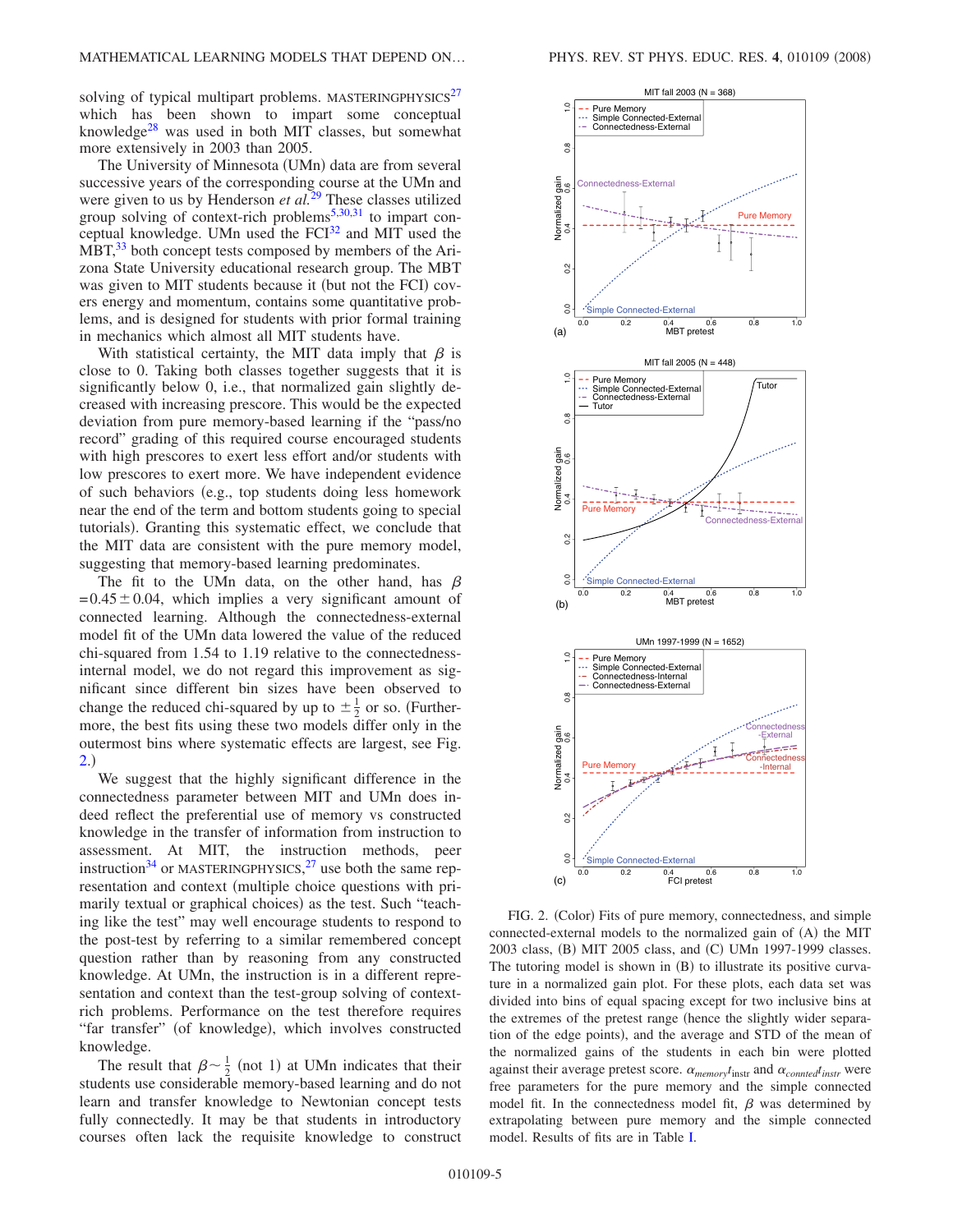<span id="page-5-0"></span>TABLE I. Fit of models to three data sets described in text. Pure memory and simple connected-external models were first fit to determine the products  $\alpha_{memory}t_{instr}$  and  $\alpha_{connect}t_{instr}$ . The probability that the data are consistent with each of the pure models is shown as *pmemory* and *pconnected*, respectively. Then, the interpolation parameter  $\beta$  was varied to produce the lowest reduced chi-squared,  $\chi^2_{\nu}$ .

| Class | Model                                                                                                                                                                                                                                                          |  | $\alpha_{memory}$ tinstr $p_{memory}$ $\alpha_{connected}$ tinstr $p_{connected}$ |  | $\chi^2_{\nu}$ |
|-------|----------------------------------------------------------------------------------------------------------------------------------------------------------------------------------------------------------------------------------------------------------------|--|-----------------------------------------------------------------------------------|--|----------------|
| 2003  | MIT Connectedness-external $0.53 \pm 0.02$ $0.07$ $1.11 \pm 0.05$ $1.02 \times 10^{-6}$ $-0.24 \pm 0.16$ 1.91                                                                                                                                                  |  |                                                                                   |  |                |
| 2005  | MIT Connectedness-external $0.49 \pm 0.02$ $0.01$ $1.15 \pm 0.04$ $8.34 \times 10^{-19}$ $-0.21 \pm 0.09$ 0.43                                                                                                                                                 |  |                                                                                   |  |                |
|       | UMn Connectedness-internal $0.56 \pm 0.01$ $3.93 \times 10^{-17}$ $1.45 \pm 0.03$ $3.93 \times 10^{-17}$ $0.50 \pm 0.06$ 1.54<br>UMn Connectedness-external $0.56 \pm 0.01$ $6.22 \times 10^{-16}$ $1.45 \pm 0.03$ $1.78 \times 10^{-33}$ $0.40 \pm 0.05$ 1.19 |  |                                                                                   |  |                |

knowledge from a presented nugget but find that remembering it is a better strategy than ignoring it. Remembering something or reasoning by superficial analogy from something remembered is a valuable strategy to enhance performance on a timed test (the concept tests allow approximately 2 min per question).

We investigated whether the MIT—UMn differences might be caused by the differences between the MBT and FCI tests used. To check this possibility, we transformed the MBT scores into FCI scores by using several functions that fit the data in Wells *et al.*[35](#page-7-28) for groups of students given both tests at nearly the same time. A typical transformation function to obtain FCI-equivalent normalized gain from MBT data is

normalized FCI = normalized MBT

 $+ 0.11$  (when normalized MBT  $\leq 0.8$ ),

normalized  $FCI = 6.40 \times normalized MBT/$ 

$$
(1 + normalized MBT2)
$$
  
- 2.21 (when normalized MBT > 0.8).  
(19)

Different transformation functions gave different effective FCI scores for the MIT classes. Fits to these gave  $\beta$ 's between  $-0.07$  and  $-0.42$ , but the average β was very close to the values reported above. In addition, we preformed our analysis by using only the 16 questions on the MBT that have multiple choice text-based answers like all those on the FCI (i.e., excluding MBT questions requiring calculation). It gave results for  $\beta$  well within error of those obtained based on the entire test.

There can be many systematic effects on  $\beta$  when comparing classes at different institutions taught with different pedagogies by different professors and using different assessments. We have mentioned student motivation due to pass/no record grading. It would seem that the professor could influence  $\beta$  by aiming the instruction at students with low vs high prescores.

We suggest that year to year variations in  $\alpha$  or  $\beta$  would be probative as to the overall amount and type of learning associated with different instructors or pedagogies at the same institution, with the same subject and using the same test, even if systematic effects due to the particular test or the particular institutional circumstances do exert a large systematic effect on the differences between classes at different institutions. To establish that the connectedness parameter has a meaningful interpretation across institutions will require an extensive study of real data. Nevertheless, it appears that a complete characterization of prepost data should involve fitting both  $\alpha$  and  $\beta$ .

#### **IV. DISCUSSION**

The various models in this paper enable us to fit data like Hake's and clearly give connectedness parameter  $\sim$ 0 for his data. Interpreting this in terms of the models suggests predominance of memory-based learning for both traditional and interactive classes. Perhaps, the lower normalized gain of the traditional classes results simply from the lack of student engagement typical of such settings. These models apply more cleanly to variations with prescore within individual classes, and our success in fitting the high-quality MIT and UMn data should inspire others to make similar fits to their data from prepost testing with intervening instruction and to try to draw conclusions about the type of learning or transfer that they are observing. Anticipating and hoping to encourage this, we now discuss some caveats about this work, some conclusions, and some challenges that it raises, especially with regard to the models and their implications.

## **A. Caveats**

"Learning" is the absorption or incorporation of new knowledge into the mind and cannot be measured without some sort of before and after assessment of the learner. When the student's learning is measured by some assessment, our models really involve knowledge transfer from instruction to assessment. For example, the type of learning displayed by MIT students might be significantly connected if assessed by using transfer to context rich problems. Similarly, the UMn students might display more pure memorybased learning if assessed by using context rich problems similar to those used for instruction.

Once we have distilled key ideas from a typical learning theory into mathematical assumptions, those assumptions completely characterize the content of the model. A fit of the resulting model to the data indicates only that those math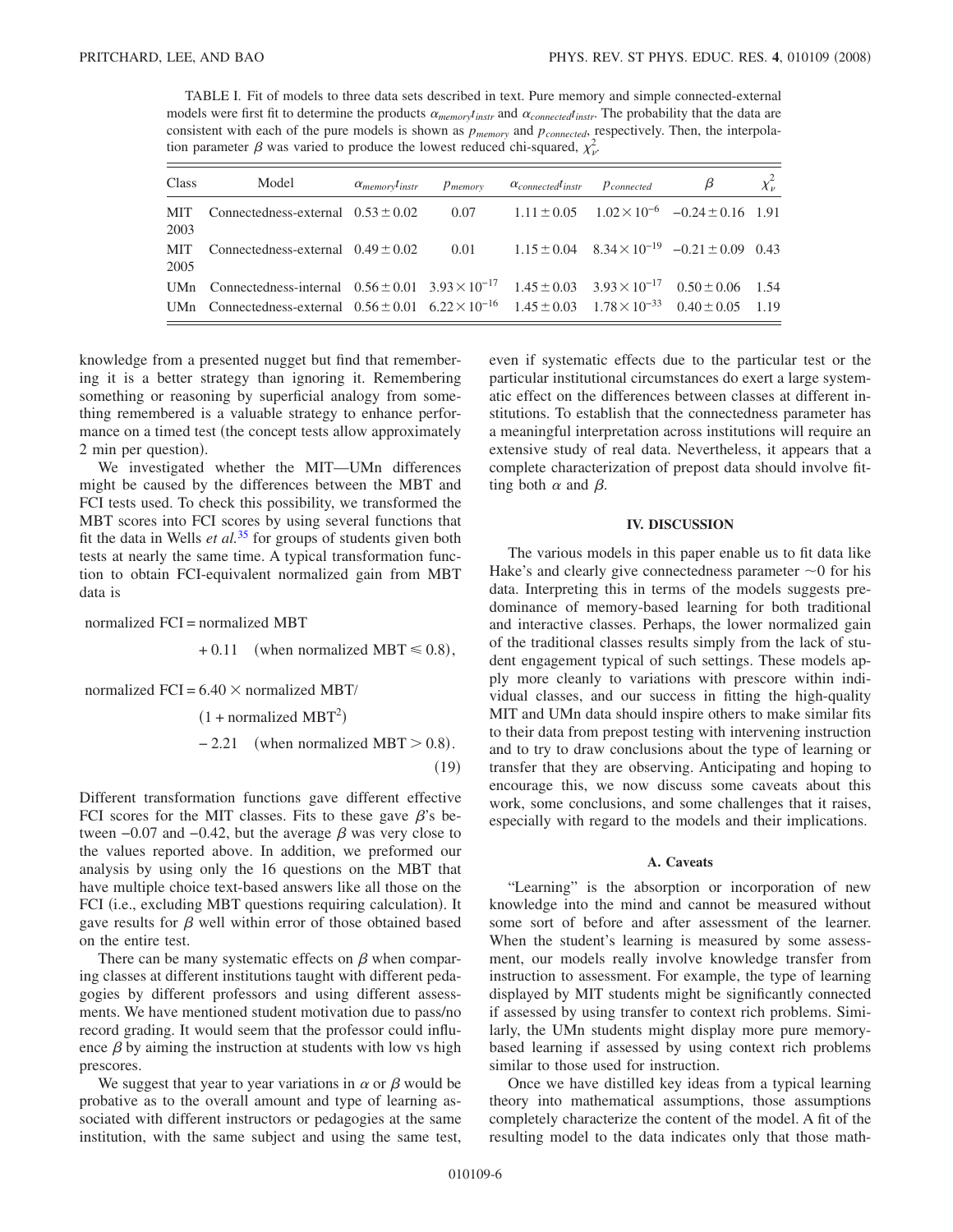ematical assumptions, but not all the ideas of the theory motivating the model, can describe the dependence of score improvement of students with different prior knowledge. Moreover, it may be possible to derive the same model from seemingly different assumptions.) Obviously, the connectedness parameter measures the advantage of a student with more prior knowledge in transferring instruction into posttest improvement. Our data illustrate one case that seems to accord with expectations based on the learning theories that motivate the models.

Data fit by our models are subject to many systematic errors. While most of those discussed above do not apply to comparisons made for similar classes with the same assessment, the effects of assuming a distribution of individual sticking coefficients, testing error, or varying difficulties of knowledge nuggets should be numerically investigated (although averages like this rarely make huge differences in fit value or slope, which correspond roughly to  $\alpha$  and  $\beta$ ). Obviously, inclusion of a few very easy or very hard items on the tests will cause a systematic tilt of the normalized gain [Eq. ([1](#page-1-1))] that could affect the extracted value for  $\beta$ . Still, when using the same assessment instrument, especially at the same institution with intervening changes in instructional design, it seems reasonable to argue that the overall normalized gain and connectedness parameter are related to the overall efficacy of instruction and its degree of constructedness.

### **B. Conclusions**

Learning theories generally classed as tabula rasa, constructivist, and tutoring assign different roles to the prior knowledge of those instructed. These motivate our different mathematical learning models.

The connectedness model is shown to fit high-quality prepost test data almost within error across a factor of 5 variation of both initial  $K_{T0}$  and  $U_{T0}$ , fitting the data even when both pure models are excluded by astronomical *p* values. It seems likely to be a useful parametrization for the many sets of observed data with correlation between normalized gain and prescore.<sup>25</sup>

The fact that our two-parameter model fits excellent data so well shows that more sophisticated mathematical learning models (e.g., representing additional features of constructivist hypotheses) are unlikely to fit the data significantly better and will likely be less preferred as explanations for highquality prepost test data on the basis of Occam's razor. More detailed assessments of students (e.g., other types of assessment) seem necessary to justify models with more detailed assumptions than the simple ones made in our models.

#### **C. Challenges and open questions**

A central question is raised by our work together with Hake's data and the many studies showing quite constant normalized gain vs pretest score. Why are these data consistent with the pure memory learning model  $[Eq. (4)]$  $[Eq. (4)]$  $[Eq. (4)]$ , suggesting memory-based learning, when memory-based theories of learning have been largely supplanted by constructivist theories? (For example, if constructivist learning is, in fact, occurring, why do students with more domain knowledge and therefore higher pretest scores not learn faster and therefore have higher normalized gain as predicted by either our connected model or the self-tutoring model? Is it possible that peer instruction using questions similar to those on the concept tests allows students to transfer knowledge to those tests mainly by memory or simple analogies?) A less important, but still vexing question is as follows: "How is it possible that many university classes have shown a significant positive correlation of gain and pretest $36$  while Hake's averages of classes show essentially none?"

Turning from the connectedness models to the tutoring model, it would be interesting to see if data on student learning of vocabulary words follow the tutoring model as suggested earlier. In addition, learning data from the growing number of computer-based personal tutors should approach this model as the tutors approach our ideal of perfection. Several authors<sup>26[,37,](#page-7-30)[38](#page-7-31)</sup> have suggested that lack of particular identifiable and measurable skills influences the normalized gain. Our connectedness model should fit data involving this effect if  $K(t)$  in Eq. ([11](#page-2-1)) were replaced by  $K_{external}$ , the measured external knowledge. We believe that the key challenge especially to those who believe in using outcomes of instruction for some useful purpose) is to investigate whether the models here can be used to provide insight into data on learning. Hake's paper showing that the normalized gain *g*  $=1-\exp(\alpha t_{\text{instr}})$  is primarily determined by the mode of instruction offers some hope that the connectedness parameter  $\beta$  will also prove to be a parameter that is primarily sensitive to the type of learning and transfer. Showing this will require a study of similar magnitude to his, however.

### **V. SUMMARY**

Our models make specific mathematical predictions that are based on simple assumptions motivated by different theories of learning. The connectedness model introduces a connectedness parameter that indicates the degree to which learning depends on the student's prior knowledge. Based on the ideas underlying the models, this parameter indicates the relative amount of memorization vs associative transfer from instruction to assessment. Existing data are well fit by this model, sharply determining this parameter. When validated by comparison with more examples (and possibly generalized to account for more effects), such models may well allow diagnosis of *how* students are learning from the repeated measurements of *how much students know* that are already being made for other purposes. We urge researchers who publish prepost test data to fit it by using the connectedness model and to report both  $\alpha$  and  $\beta$ .

## **ACKNOWLEDGMENTS**

We are grateful to C. Henderson for providing us with the UMn data. We are grateful to E. Mazur and N. Lasry for valuable discussions and comments on the manuscript. D.E.P. and Y.-J.L. acknowledge support from MIT; L.B. acknowledges support from OSU. This work was supported in part by NSF Grant No. 0457451.